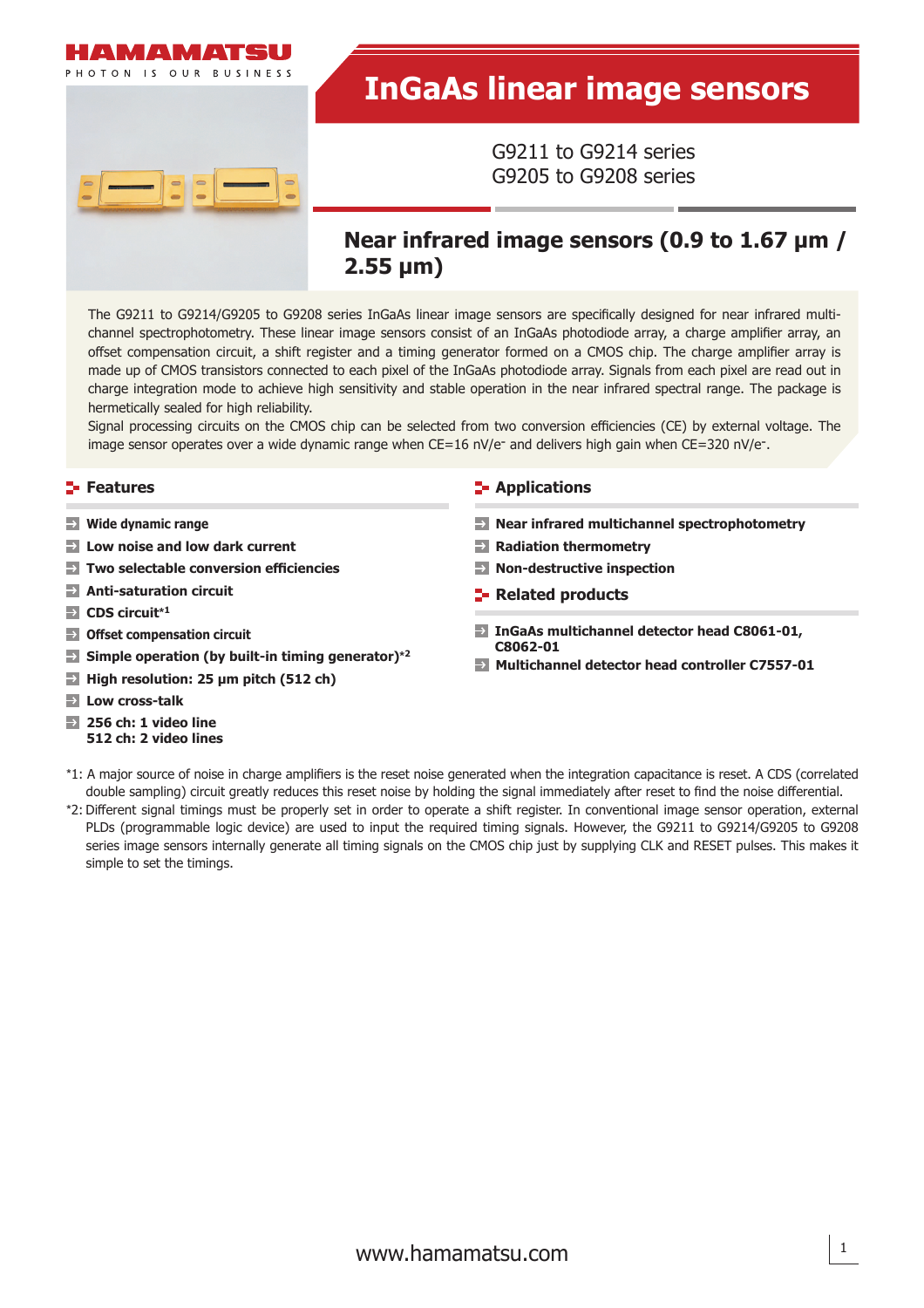## **Selection guide**

| Type no.    | Cooling   | Image size<br>(mm) | Number of total pixels | Number of effective<br>pixels | Applicable multichannel<br>detector head |
|-------------|-----------|--------------------|------------------------|-------------------------------|------------------------------------------|
| G9211-256SB |           | $12.8 \times 0.25$ | 256                    | 256                           |                                          |
| G9212-512SB | One-stage |                    | 512                    | 512                           | C8061-01                                 |
| G9213-256SA | TE-cooled | $12.8 \times 0.50$ | 256                    | 256                           |                                          |
| G9214-512SA |           |                    | 512                    | 512                           |                                          |
| G9205-256WB |           |                    | 256                    | 256                           |                                          |
| G9205-512WB |           |                    | 512                    | 512                           |                                          |
| G9206-02B   |           |                    | 256                    | 256                           |                                          |
| G9206-256WB | Two-stage | $12.8 \times 0.25$ | 256                    | 256                           | C8062-01                                 |
| G9206-512WB | TE-cooled |                    | 512                    | 512                           |                                          |
| G9207-256WB |           |                    | 256                    | 256                           |                                          |
| G9208-256WB |           |                    | 256                    | 256                           |                                          |
| G9208-512WB |           |                    | 512                    | 512                           |                                          |

## **Shape specifications**

| Type no.    | Pixel size                                  | Pixel size | Package                                  | Window material         |  |
|-------------|---------------------------------------------|------------|------------------------------------------|-------------------------|--|
|             | $[ \mu m(H) \times \mu m(V) ]$<br>$(\mu m)$ |            |                                          |                         |  |
| G9211-256SB | $50 \times 250$                             | 50         |                                          |                         |  |
| G9212-512SB | $25 \times 250$                             | 25         |                                          |                         |  |
| G9213-256SA | $50 \times 500$                             | 50         |                                          |                         |  |
| G9214-512SA | $25 \times 500$                             | 25         |                                          |                         |  |
| G9205-256WB | $50 \times 250$                             | 50         |                                          |                         |  |
| G9205-512WB | $25 \times 250$                             | 25         | 28-pin metal<br>(refer to the dimensionl | Sapphire glass with     |  |
| G9206-02B   | $50 \times 250$                             | 50         | outline)                                 | anti-reflective coating |  |
| G9206-256WB | $50 \times 250$                             | 50         |                                          |                         |  |
| G9206-512WB | $25 \times 250$                             | 25         |                                          |                         |  |
| G9207-256WB | $50 \times 250$                             | 50         |                                          |                         |  |
| G9208-256WB | $50 \times 250$                             | 50         |                                          |                         |  |
| G9208-512WB | $25 \times 250$                             | 25         |                                          |                         |  |

## **<u>E</u>** Details of photosensitive area (unit: μm) **E** Block diagram



| Number of pixels | x  | н  |     |  |
|------------------|----|----|-----|--|
| 256              | 30 | 50 | 250 |  |
|                  |    |    | 500 |  |
| 512              | 10 | 25 | 250 |  |
|                  |    |    | 500 |  |

KMIRC0040EA



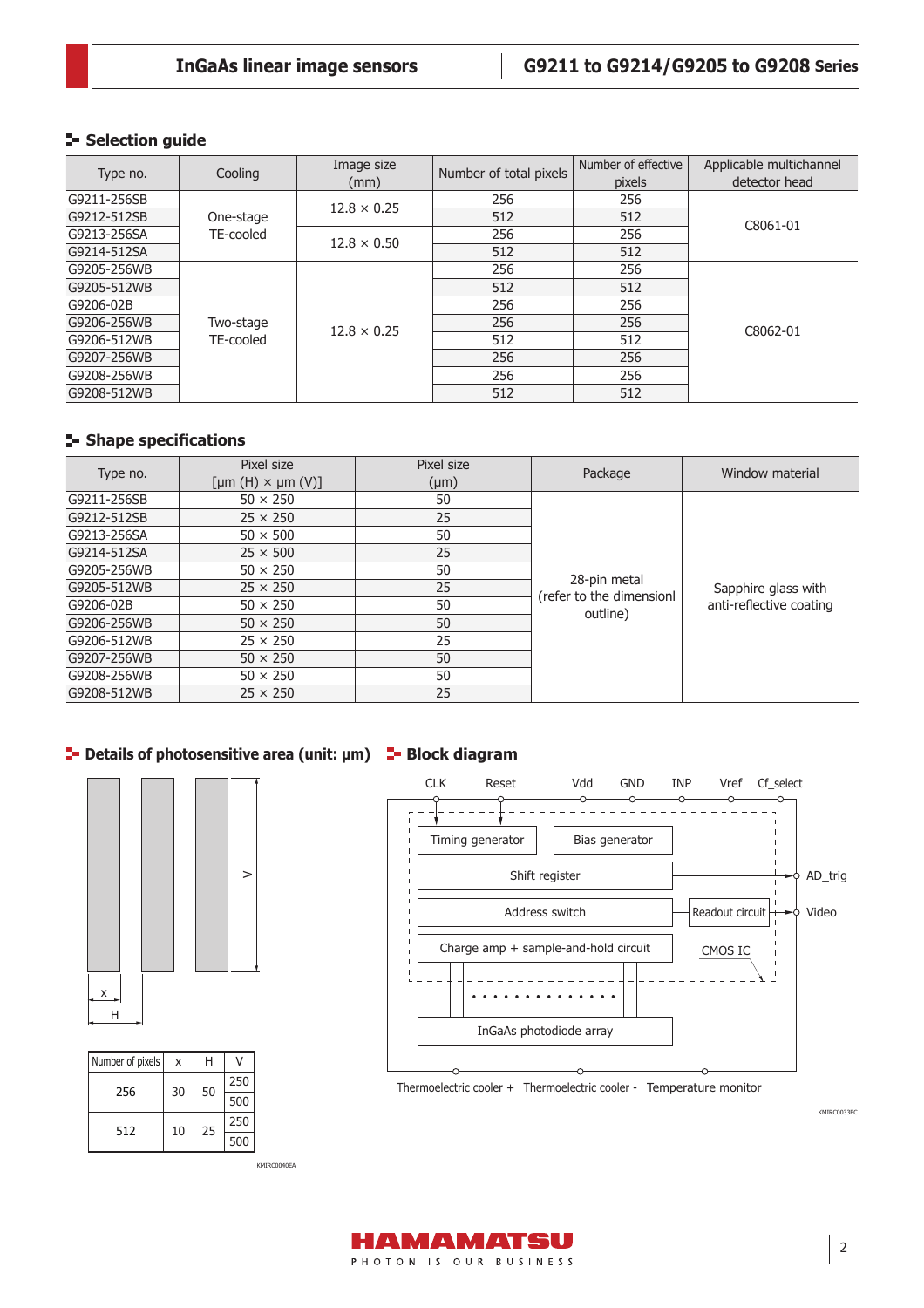### **Absolute maximum ratings**

| Parameter                       | Symbol         | Condition                                          | Min.   | Typ. | Max.  | Unit         |
|---------------------------------|----------------|----------------------------------------------------|--------|------|-------|--------------|
| Operating temperature           | Topr           | Chip temperature,<br>No dew condensation*3         | $-40$  |      | $+70$ | °C           |
| Storage temperature             | Tstg           | Chip temperature,<br>$\sqrt{N}$ dew condensation*3 | $-40$  |      | $+85$ | $^{\circ}$ C |
| Supply voltage                  | Vdd, INP, Vref | Ta=25 °C                                           | $-0.3$ |      | $+6$  |              |
| Clock pulse voltage             | <b>Vclk</b>    | $Ta = 25 °C$                                       | $-0.3$ |      | $+6$  |              |
| Reset pulse voltage             | V(res)         | lTa=25 °C                                          | $-0.3$ |      | $+6$  |              |
| Gain selection terminal voltage | Vcfsel         | Ta=25 °C                                           | $-0.3$ |      | $+6$  |              |

\*3: When there is a temperature difference between a product and the surrounding area in high humidity environment, dew condensation may occur on the product surface. Dew condensation on the product may cause deterioration in characteristics and reliability.

Note: Exceeding the absolute maximum ratings even momentarily may cause a drop in product quality. Always be sure to use the product within the absolute maximum ratings.

#### **Recommended terminal voltage**

| Parameter           |      | Symbol                   | Min.               | Typ.               | Max.        | Unit |  |
|---------------------|------|--------------------------|--------------------|--------------------|-------------|------|--|
|                     |      | Vdd                      | 4.9                | 5.0                | 5.1         |      |  |
| Supply voltage      |      | Vref                     | 1.26<br>1.3<br>1.0 |                    |             |      |  |
| Element bias        |      | <b>INP</b><br>3.5<br>4.5 |                    | 4.6                |             |      |  |
| Ground              |      | <b>GND</b>               |                    |                    |             |      |  |
| Clock pulse voltage | High | <b>Vclk</b>              | $Vdd - 0.5$        | Vdd                | $Vdd + 0.5$ |      |  |
|                     | Low  |                          |                    | $Vdd - 0.5$<br>Vdd | 0.4         |      |  |
|                     | High |                          |                    |                    | $Vdd + 0.5$ |      |  |
| Reset pulse voltage | Low  | V(res)                   |                    |                    | 0.4         |      |  |

## **ELECTRICAL CHARACTERISTICS (Ta=25 °C)**

| Parameter             |      | Symbol                                                           | Min. | Typ.       | Max.       | Unit       |
|-----------------------|------|------------------------------------------------------------------|------|------------|------------|------------|
|                       |      | 256 pixels<br>I(Vdd)                                             |      | 45         | 50         |            |
|                       |      | 512 pixels                                                       |      | 90         | 100        | mA         |
| Consumption current   |      | I(Vref)                                                          |      |            |            | mA         |
|                       |      | I(IMP)<br>0.1<br>fop<br>4<br>0.5<br><b>DR</b><br>0.0125<br>fop/8 |      | mA         |            |            |
| Operation frequency   |      |                                                                  |      |            |            | <b>MHz</b> |
| Video data rate       |      |                                                                  |      |            |            | <b>MHz</b> |
|                       | High | <b>VH</b>                                                        |      | 4.5        | <b>INP</b> |            |
| Video output voltage  | Low  | VL                                                               | Vref | 1.26       | -          |            |
| Output offset voltage |      | Vos                                                              |      | Vref       |            |            |
| Output impedance      |      | Zo                                                               |      |            |            | $k\Omega$  |
| A/D trigger voltage   | High | <b>Vtrigh</b>                                                    |      | Vdd        | -          |            |
|                       | Low  | VtrigL                                                           |      | <b>GND</b> |            |            |

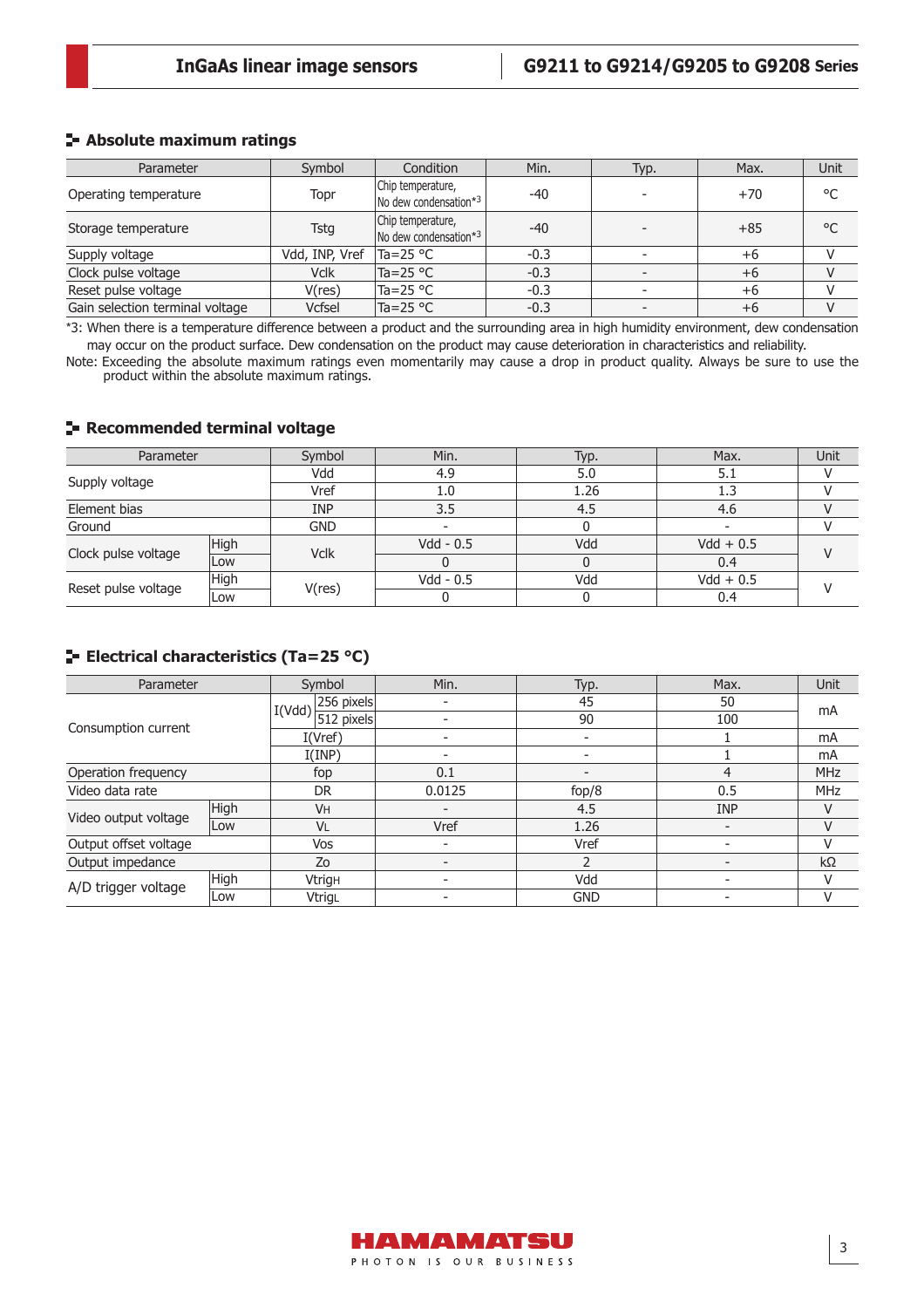#### **E- Electrical and optical characteristics (Ta=25 °C, Vdd=5 V, INP=4.5 V, Vref=1.26 V, Vclk=5 V, CE=16 nV/e-, fop=250 kHz)**

| Parameter                                |             |                          | G9211 to G9214 series <sup>*4</sup> |                          | G9205 to G9208 series*5 |                          |               |                          | Unit            |
|------------------------------------------|-------------|--------------------------|-------------------------------------|--------------------------|-------------------------|--------------------------|---------------|--------------------------|-----------------|
|                                          | Symbol      | Min.                     | Typ.                                | Max.                     | Type no.                | Min.                     | Typ.          | Max.                     |                 |
|                                          |             |                          |                                     |                          | G9205                   | $\overline{\phantom{a}}$ | 0.9 to 1.85   | ۰                        |                 |
|                                          | λ           |                          | 0.9 to 1.7                          |                          | G9206                   | ۰                        | 0.9 to 2.05*6 | ٠                        |                 |
| Spectral response range                  |             | $\overline{\phantom{a}}$ |                                     |                          | G9207                   | $\overline{\phantom{0}}$ | 0.9 to 2.25   | Ξ.                       | μm              |
|                                          |             |                          |                                     |                          | G9208                   | ۰                        | 0.9 to 2.55   | ٠                        |                 |
|                                          |             |                          |                                     |                          | G9205                   | $\overline{\phantom{0}}$ | 1.75          | -                        |                 |
|                                          |             |                          | 1.55                                |                          | G9206                   | ۰                        | 1.95          | -                        |                 |
| Peak sensitivity wavelength              | $\lambda p$ |                          |                                     |                          | G9207                   | $\overline{\phantom{0}}$ | 2.05          | Ξ.                       | µm              |
|                                          |             |                          |                                     |                          | G9208                   | $\overline{\phantom{a}}$ | 2.3           | -                        |                 |
|                                          | S           | 0.85                     | 0.95                                |                          | G9205                   | 0.9                      | 1.1           | -                        |                 |
|                                          |             |                          |                                     |                          | G9206                   | 1.0                      | 1.2           | -                        | A/W             |
| Photosensitivity $(\lambda = \lambda p)$ |             |                          |                                     |                          | G9207                   | 1.0                      | 1.2           | -                        |                 |
|                                          |             |                          |                                     |                          | G9208                   | 0.9                      | 1.3           | -                        |                 |
| Conversion efficiency                    | <b>CE</b>   | $\overline{\phantom{a}}$ | 16                                  | $\overline{\phantom{a}}$ |                         | $\overline{\phantom{0}}$ | 16            | $\overline{\phantom{0}}$ | $nV/e^-$        |
| Photoresponse nonuniformity*7            | <b>PRNU</b> | $\overline{\phantom{0}}$ | ±3                                  | ±5                       |                         |                          | ±5            | ±10                      | $\frac{0}{0}$   |
| Saturation voltage                       | Vsat        | 3                        | 3.2                                 | $\overline{\phantom{a}}$ |                         | 3                        | 3.2           | $\overline{\phantom{0}}$ | $\vee$          |
| Saturation charge                        | Csat        | $\overline{\phantom{a}}$ | 187.5                               | ٠                        |                         | $\overline{a}$           | 187.5         | $\overline{\phantom{a}}$ | Me <sup>-</sup> |
| Readout noise*8                          | Nread       | $\overline{\phantom{a}}$ | 180                                 | 300                      |                         |                          | 180           | 300                      | $\mu$ V rms     |
| Dynamic range                            | Drange      | 10000                    | 16666                               |                          |                         | 10000                    | 16666         |                          |                 |
| Defective pixels*9                       |             | ۰                        |                                     | 1                        |                         |                          |               | 5                        | $\frac{0}{0}$   |

\*4: Tchip=25 °C

\*5: Tchip=-20 °C

\*6: G9206-02B, G9206-512WB=2.15

\*7: 50% of saturation, after dark output subtraction, excluding first and last pixels

G9211 to G9214 series: integration time=10 ms, G9205 to G9208 series: integration time=3 ms

\*8: G9211 to G9214 series: integration time=10 ms, G9205 to G9208-256WB, G9206-02B: integration time=0.8 ms, G9205 to G9208- 512WB: integration time=0.5 ms

\*9: Pixels with photoresponse nonuniformity, readout noise or dark current higher than the maximum value

#### **P**-Dark output characteristics **(CE=16 nV/e-, G9211 to G9214 series: Tchip=25 °C, G9205 to G9208 series: Tchip=-20 °C)**

| Parameter                                  |                                           | Symbol                                                                                                                                                                                               | Min.   | Typ. | Max.           | Unit |  |
|--------------------------------------------|-------------------------------------------|------------------------------------------------------------------------------------------------------------------------------------------------------------------------------------------------------|--------|------|----------------|------|--|
|                                            | G9211-256SB                               |                                                                                                                                                                                                      | $-1$   | 0.2  | 1              |      |  |
|                                            | G9212-512SB                               |                                                                                                                                                                                                      | $-0.5$ | 0.1  | 0.5            |      |  |
|                                            | G9213-256SA                               |                                                                                                                                                                                                      | $-2$   | 0.4  | $\overline{2}$ |      |  |
|                                            | G9214-512SA                               |                                                                                                                                                                                                      | $-0.5$ | 0.1  | 0.5            |      |  |
|                                            | G9205-256WB                               |                                                                                                                                                                                                      | $-6$   | 1.5  | 6              |      |  |
| Dark output<br>(dark output nonuniformity) | G9205-512WB                               |                                                                                                                                                                                                      | $-6$   | 1.5  | 6              | V/S  |  |
|                                            | G9206-02B                                 |                                                                                                                                                                                                      |        | 3    | 7              |      |  |
|                                            | G9206-256WB                               |                                                                                                                                                                                                      | $-12$  | 3    | 12             |      |  |
|                                            | G9206-512WB                               |                                                                                                                                                                                                      | $-12$  |      | 12             |      |  |
|                                            | G9207-256WB                               |                                                                                                                                                                                                      | $-80$  | 20   | 80             |      |  |
|                                            | G9208-256WB                               |                                                                                                                                                                                                      | $-200$ | 50   | 200            |      |  |
|                                            | G9208-512WB                               |                                                                                                                                                                                                      | $-200$ | 50   | 200            |      |  |
|                                            | G9211-256SB                               |                                                                                                                                                                                                      | $-10$  | 2    | 10             |      |  |
|                                            | G9212-512SB                               |                                                                                                                                                                                                      | $-5$   | 1    | 5              |      |  |
|                                            | G9213-256SA                               | <b>VD</b><br>$-7$<br>3<br>$-20$<br>4<br>$-5$<br>$\mathbf{1}$<br>15<br>$-60$<br>15<br>$-60$<br>ID<br>$-70$<br>30<br>30<br>$-120$<br>30<br>$-120$<br>$-800$<br>200<br>$-2000$<br>500<br>500<br>$-2000$ | 20     |      |                |      |  |
|                                            | G9214-512SA<br>G9205-256WB<br>G9205-512WB | 5                                                                                                                                                                                                    |        |      |                |      |  |
|                                            |                                           |                                                                                                                                                                                                      |        |      | 60             |      |  |
|                                            |                                           |                                                                                                                                                                                                      |        |      | 60             |      |  |
| Dark current                               | G9206-02B                                 |                                                                                                                                                                                                      |        |      | 70             | pA   |  |
|                                            | G9206-256WB                               |                                                                                                                                                                                                      |        |      | 120            |      |  |
|                                            | G9206-512WB                               |                                                                                                                                                                                                      |        |      | 120            |      |  |
|                                            | G9207-256WB                               |                                                                                                                                                                                                      |        |      | 800            |      |  |
|                                            | G9208-256WB                               |                                                                                                                                                                                                      |        |      | 2000           |      |  |
|                                            | G9208-512WB                               |                                                                                                                                                                                                      |        |      | 2000           |      |  |

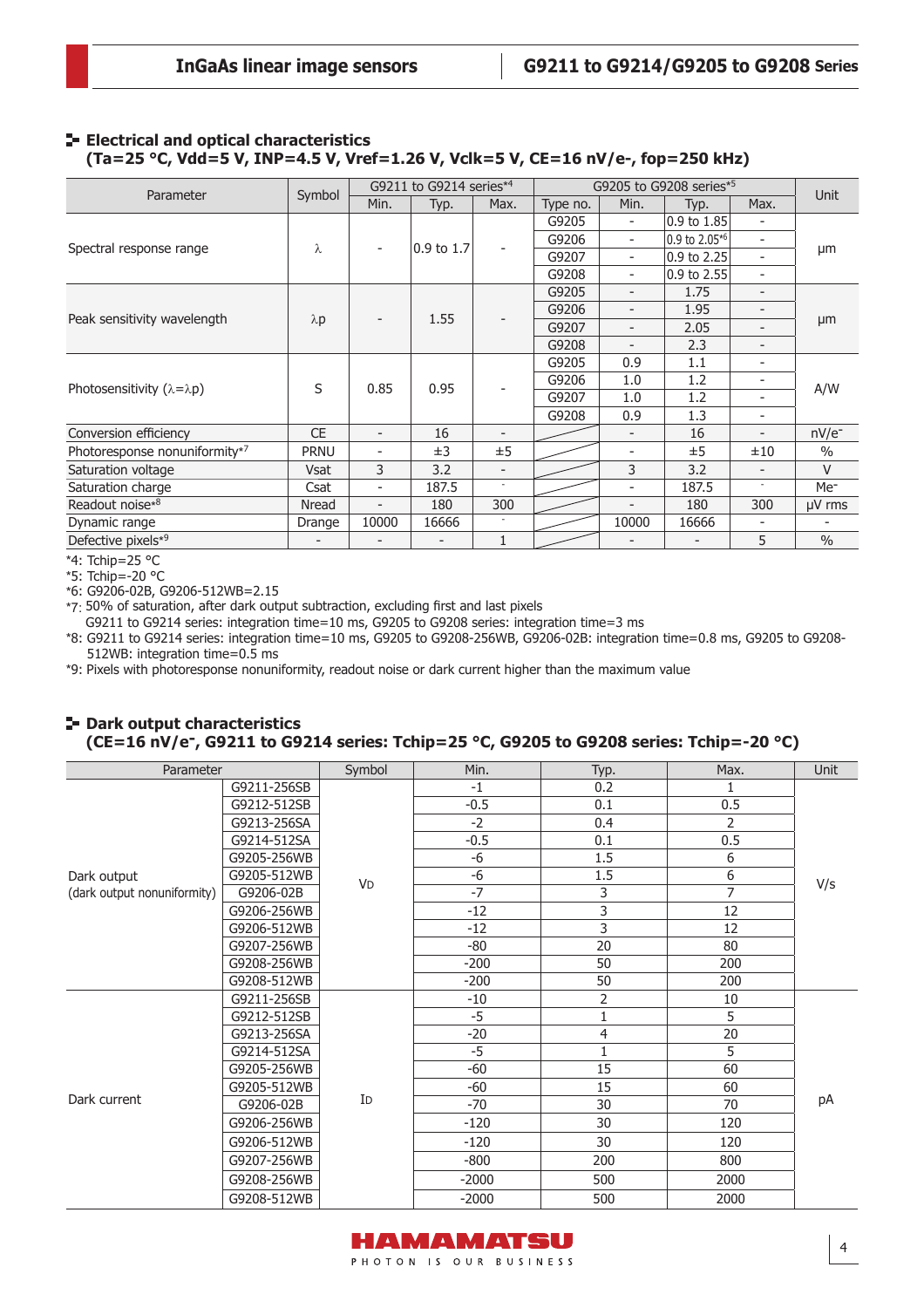## **Equivalent circuit**



KMIRC0010EE

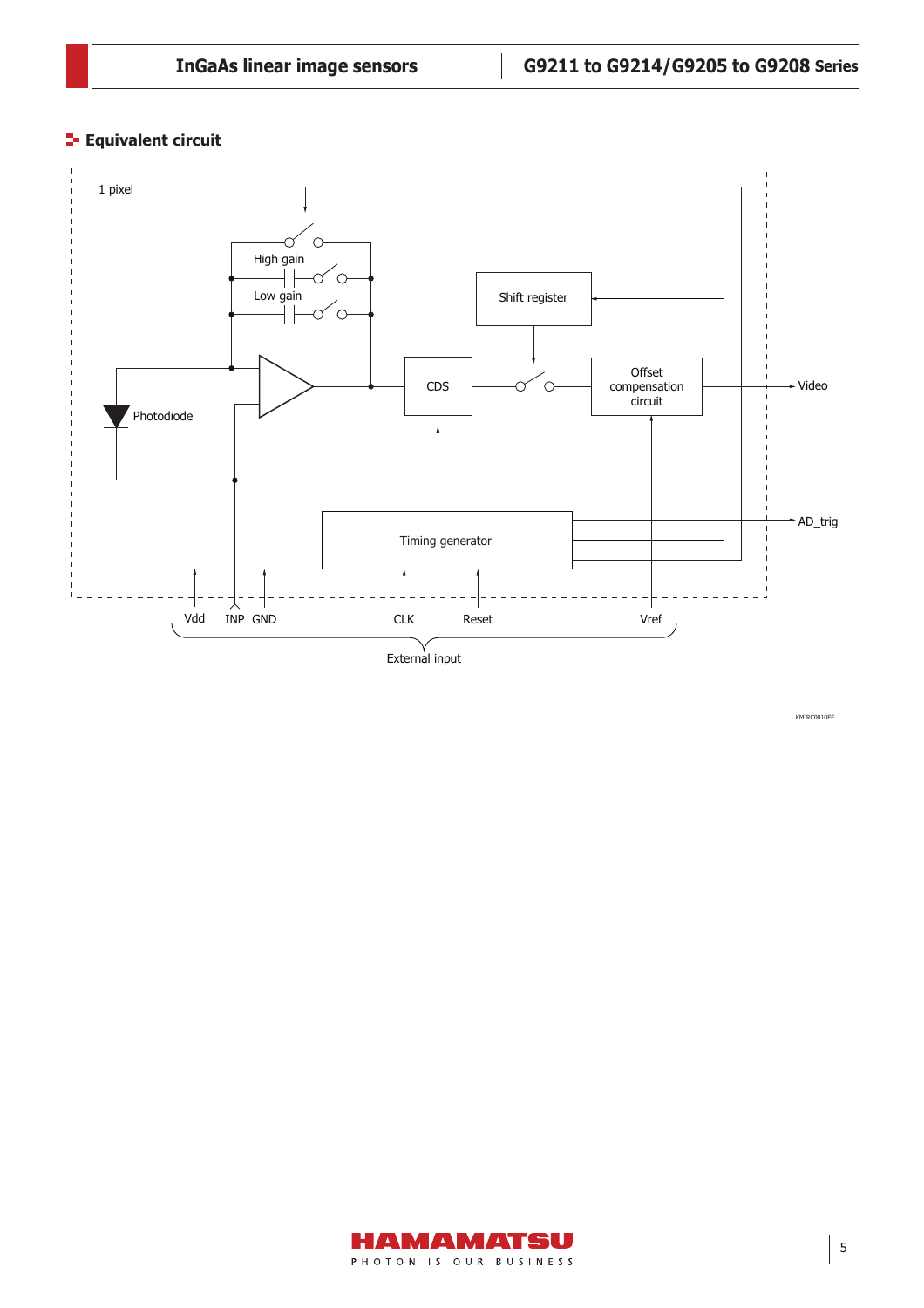## **Timing chart**



| Parameter                   | Symbol                        | Min. | Typ. | Max. | Unit       |
|-----------------------------|-------------------------------|------|------|------|------------|
| Operation frequency         | fop                           | 0.1  |      |      | <b>MHz</b> |
| Clock pulse width           | tpw(clk)                      | 100  |      |      | ns         |
| Clock pulse rise/fall times | $tr($ clk $)$ , $tr($ clk $)$ |      | 20   | 100  | ns         |
| Reset pulse width           | tpw(res)                      | 6000 |      |      | ns         |
| Reset pulse rise/fall times | $tr(res)$ , $tf(res)$         |      | 20   | 100  | ns         |
| Reset (rise) timing         | t1                            | 50   |      |      | ns         |
| Reset (fall) timing         | t2                            | 50   |      |      | ns         |
| Output settling time        | t3                            |      |      | 600  | ns         |

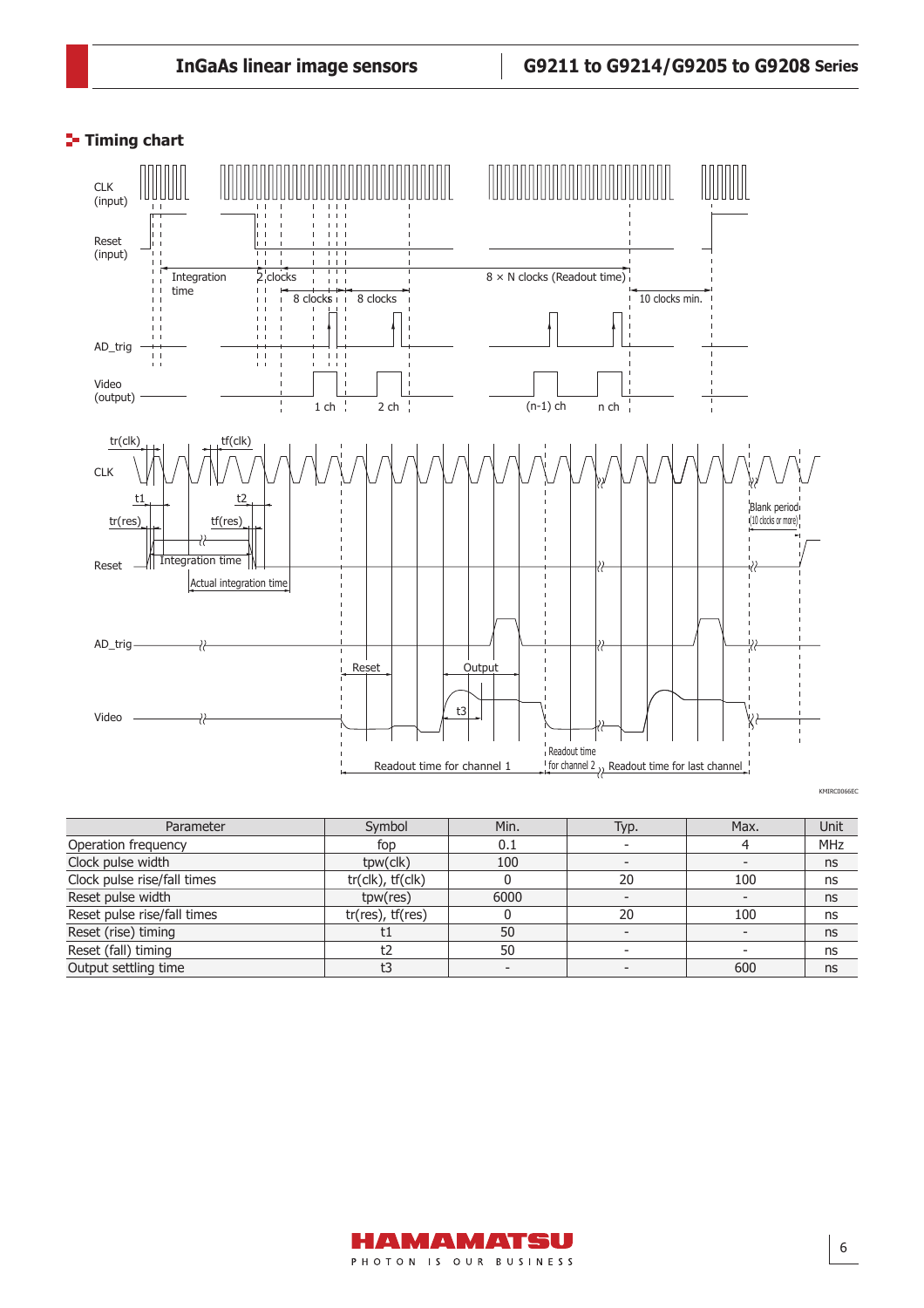## **Spectral response**



**F** Spectral transmittance characteristic of window material **(typical example)**



## **Linearity error (G9213-256SA)**



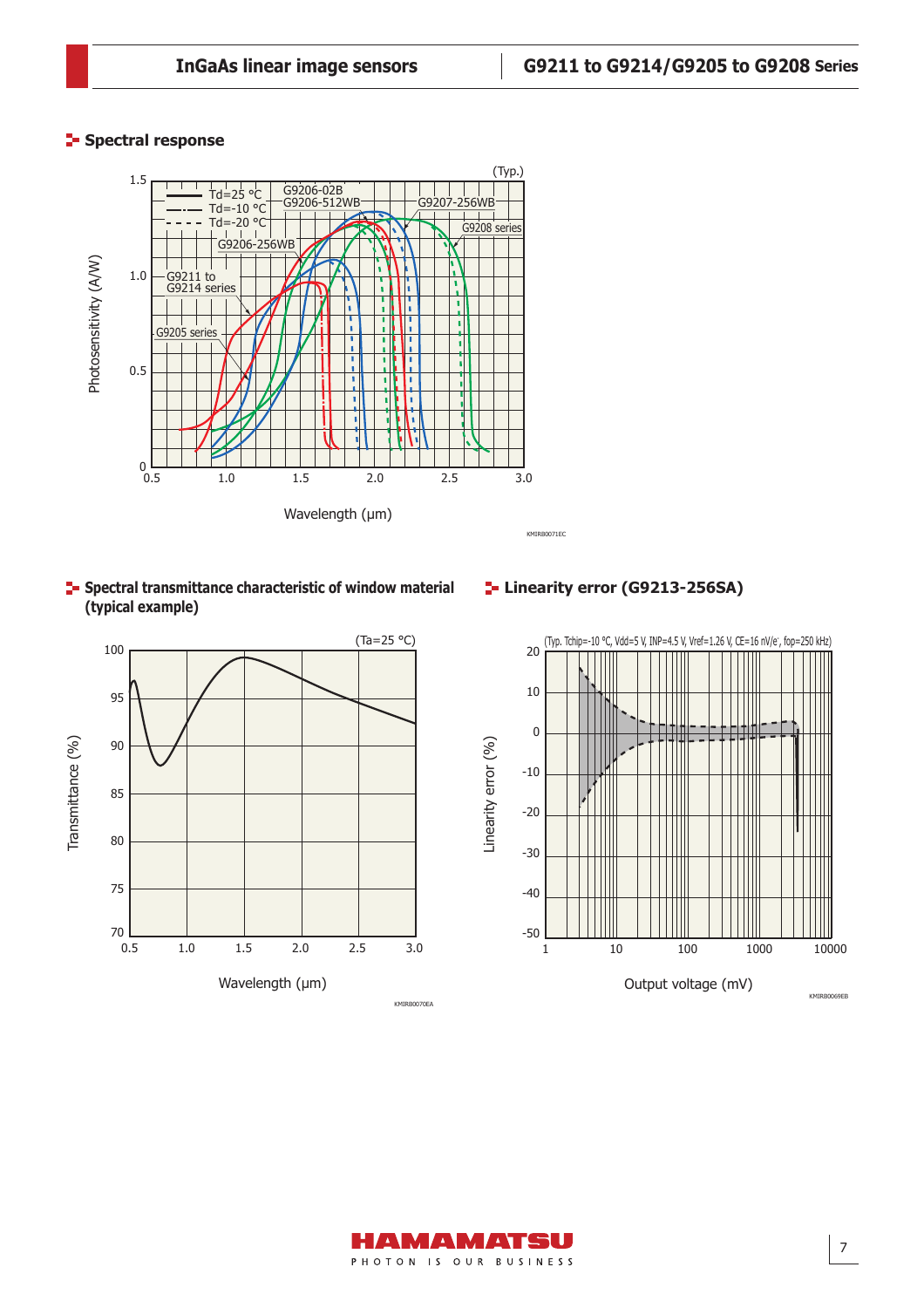## **Pin connections (top view)**



| Terminal name | Input/Output                  | Function and recommended connection                                                  |  |  |  |
|---------------|-------------------------------|--------------------------------------------------------------------------------------|--|--|--|
| <b>CLK</b>    | Input (CMOS logic compatible) | Clock pulse for operating the CMOS shift register                                    |  |  |  |
| Reset         | Input (CMOS logic compatible) | Reset pulse for initializing the feedback capacitance in the charge amplifier        |  |  |  |
|               |                               | formed in the CMOS chip. The width of the reset pulse is integration time.           |  |  |  |
| Vdd           | Input                         | Supply voltage for operating the signal processing circuit in the CMOS chip          |  |  |  |
| <b>GND</b>    | Input                         | Ground for the signal processing circuit in the CMOS chip                            |  |  |  |
| <b>INP</b>    | Input                         | Reset voltage for the charge amplifier array in the CMOS chip                        |  |  |  |
|               |                               | Voltage that determines the conversion efficiency in the CMOS chip. Low gain         |  |  |  |
| Cf select     | Input                         | $(CE=16 \text{ nV/e}^{-})$ at 0 V, and high gain (CE=320 nV/e <sup>-</sup> ) at 5 V. |  |  |  |
| Case          |                               | This terminal is electrically connected to the package.                              |  |  |  |
| <b>Therm</b>  | Output                        | Thermistor for monitoring temperature inside the package                             |  |  |  |
| $TE+$ , $TE-$ |                               | Power supply terminal for the thermoelectric cooler that cools the photodiode        |  |  |  |
|               | Input                         | array. No connection for room temperature operation type.                            |  |  |  |
| AD trig       | Output                        | Digital signal for AD conversion; positive polarity                                  |  |  |  |
| Video         | Output                        | Analog video signal; positive polarity                                               |  |  |  |
| Vref          | Input                         | Reset voltage for the offset compensation circuit in the CMOS chip                   |  |  |  |

## **E-** Connection example



HAMAMATSU PHOTON IS OUR BUSINESS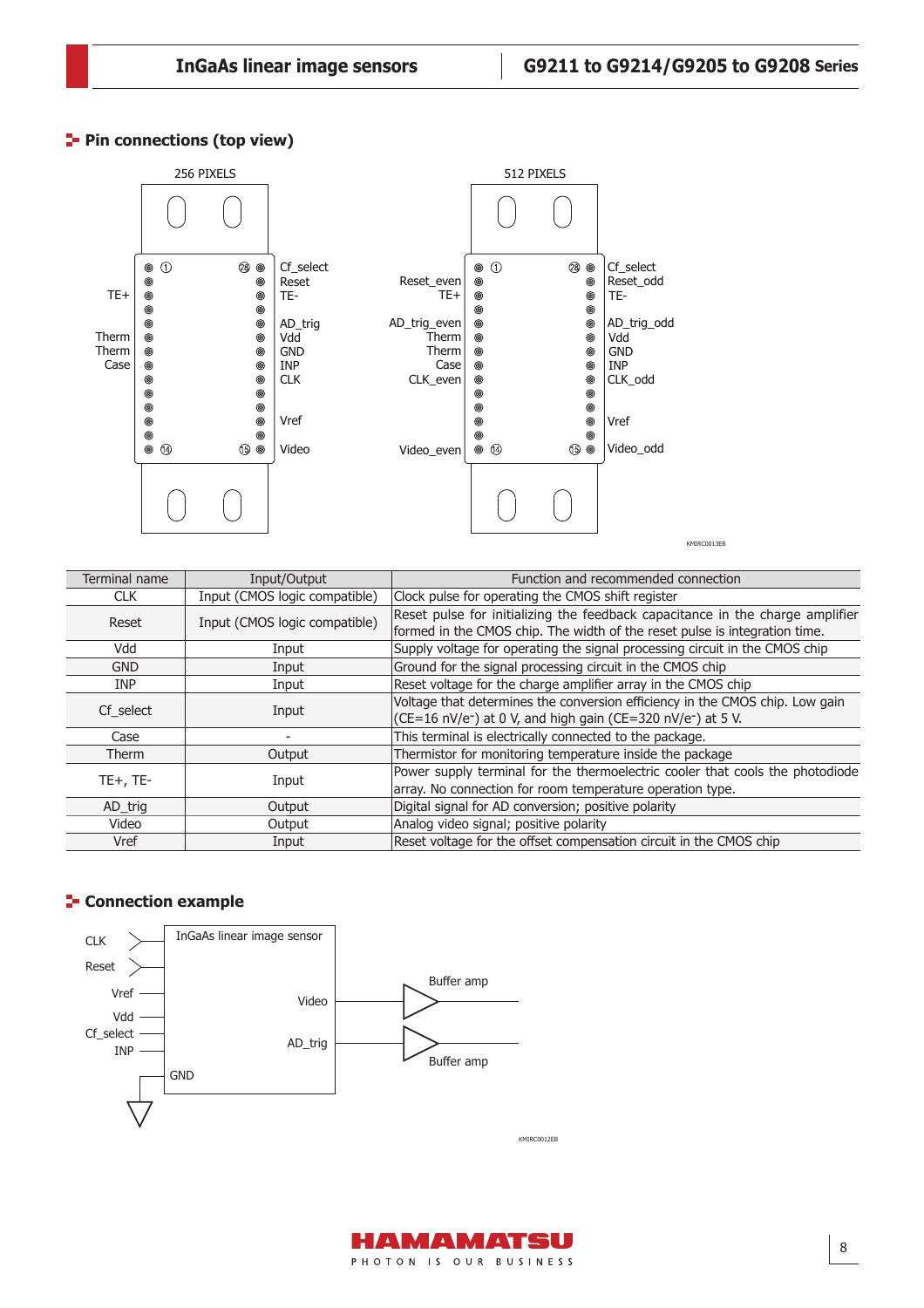#### **E** Specifications of TE-cooler (Ta=25 °C, Vdd=5 V, INP=4.5 V)

| Parameter                    | Condition | Symbol  | One-stage TE-cooler      |                          |      | Two-stage TE-cooler      |      |      | Unit      |
|------------------------------|-----------|---------|--------------------------|--------------------------|------|--------------------------|------|------|-----------|
|                              |           |         | Min.                     | Typ.                     | Max. | Min.                     | Typ. | Max. |           |
| TE-cooler allowable current  |           | Ic Max. | $\overline{\phantom{0}}$ | $\overline{\phantom{a}}$ | 1.8  | $\overline{\phantom{0}}$ |      | 2.8  |           |
| TE-cooler allowable voltage  |           | Vc Max. | -                        |                          | 5.0  | $\overline{\phantom{a}}$ |      | 4.0  |           |
| Temperature difference*10    | $\ast$ 11 | Δt      | 40                       | $\overline{\phantom{a}}$ |      | 50                       |      |      | $\circ$   |
| Thermistor resistance        |           | Rth     | 4.85                     | 5.00                     | 5.15 | 4.85                     | 5.00 | 5.15 | $k\Omega$ |
| Thermistor power dissipation |           | Pth     | -                        | $\overline{\phantom{a}}$ | 0.2  | -                        |      | 0.2  | mW        |

\*10: This is a temperature difference between the surface of active area and the heat radiating portion of package.

\*11: One-stage thermoelectrically cooled type: Ic=1.4 A, two-stage thermoelectrically cooled type: Ic=2.6 A.

## **TE-cooler temperature characteristic (Ta=25 °C, Vdd=5 V, INP=4.5 V)**





**Thermistor temperature characteristic**

KMIRB0041EB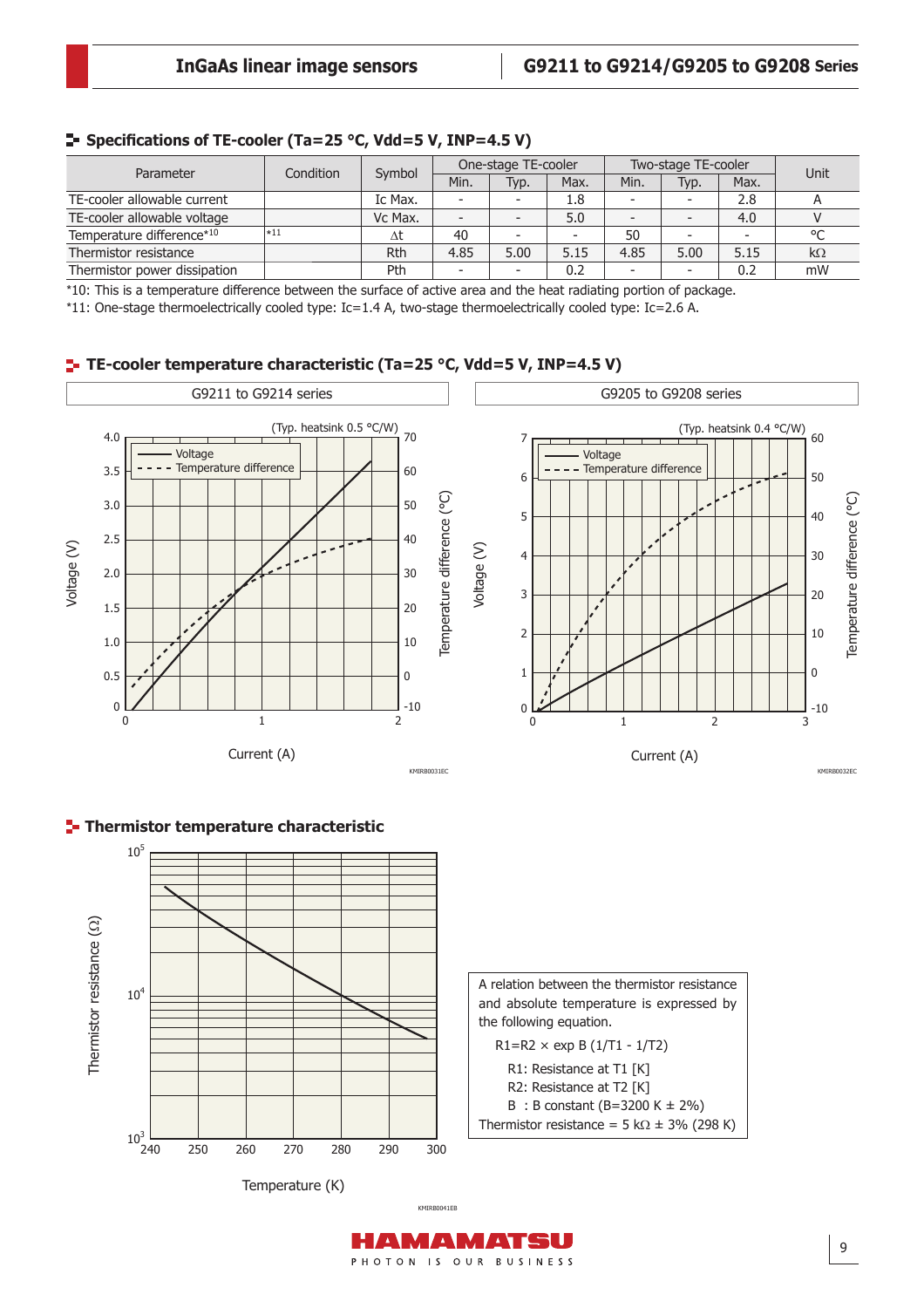## **P**- Dimensional outline (unit: mm)



## Multichannel detector head C8061-01, C8062-01 (sold separately)

The C8061/C8062-01 series are high sensitivity multichannel detector heads for use with InGaAs linear image sensors. The C8061-01 is designed for the one-stage TE-cooled InGaAs linear image sensors and the C8062-01 for two-stage TE-cooled InGaAs linear image sensors.

The C8061-01 and C8062-01 incorporate a low-noise driver/amplifier circuit that provide reliable operation from simple external signals. They also include a highly stable temperature controller that cools the sensor to a preset temperature level (C8061-01: Ts= -10 °C, C8062-01: Ts= -20  $^{\circ}$ C) as soon as the power is turned on. If the cooler fails and overheat occurs, the built-in protection circuit automatically turns off the power to maintain safety. Despite its compact size, the housing configuration is designed for good heat dissipation, and threaded mounting holes on the front panel allow connections to other devices such as monochromators.

Controller for multichannel detector head C7557-01 is also available. The software supplied with the C7557-01 allows easy control of the multichannel detector head and data acquisition.

#### **Features**

- $\rightarrow$ **Designed for InGaAs linear image sensor C8061-01: One-stage TE-cooled type C8062-01: Two-stage TE-cooled type**
- **Built-in driver/amplifier and temperature circuit**
- **Highly stable temperature controller Cooling temperature (Ta=10 to 30 °C) fi xed at -10 ± 0.1 °C (C8061-01), -20 ± 0.1 °C (C8062-01)**
- $\rightarrow$ **Simple signal input operation**
- **EX** Compact configuration